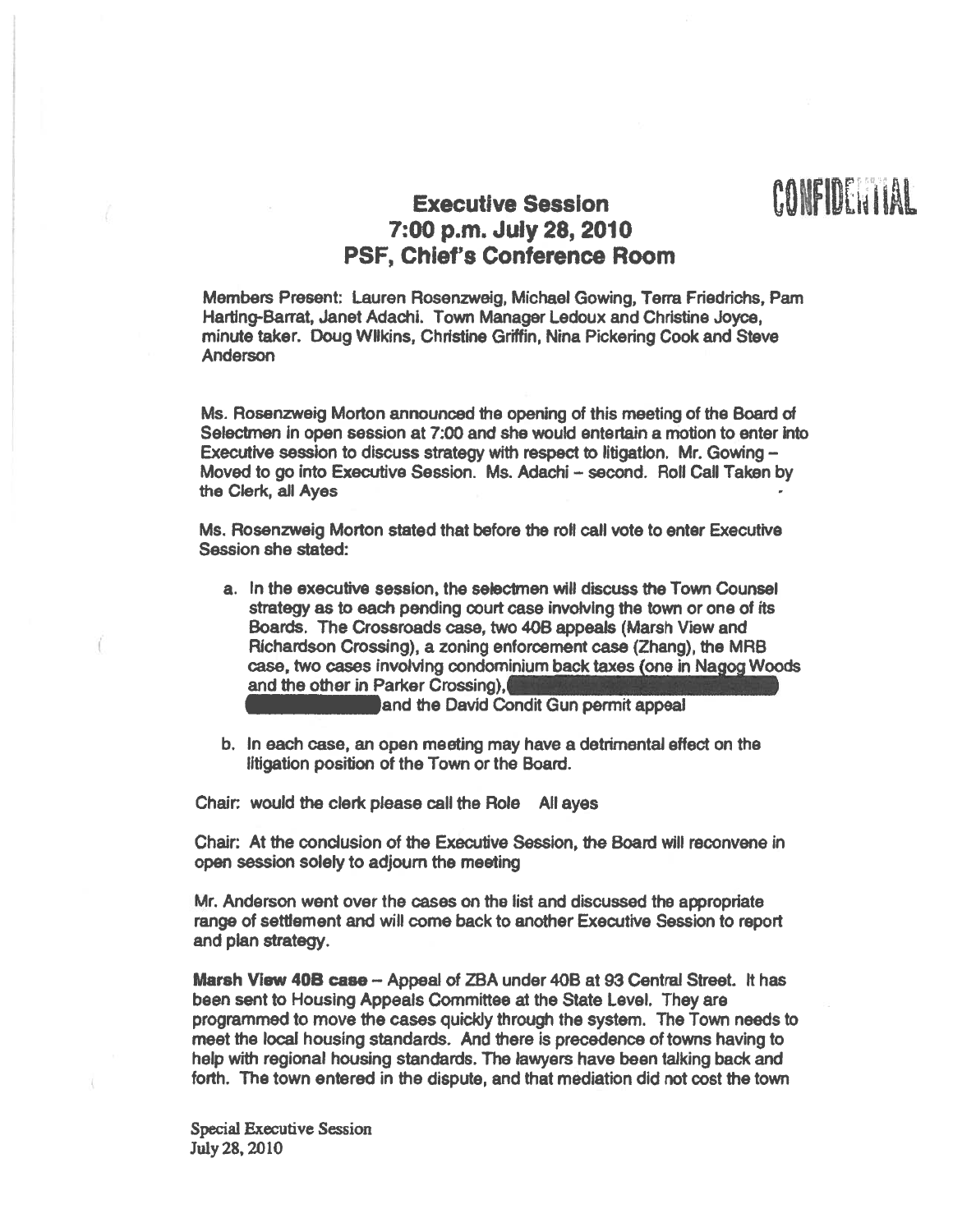any money. It was good to bring the parties to the table and share ideas. The developer proposed revised changes in the housing design, so that the buildings are facing the road, and other changes. Mediation was attended by Mr. Ledoux, Scott Mutch and Board of Appeals member Richard Fallon, they discussed the revised plans. They will need another public hearing on the revised plans. Board of Appeals has been on hold. The neighbors will still be able appeal after the next hearing.

Richardson Crossing — 408 case 113 Central Street four unit exact same as the propose<sup>d</sup> Marsh View with <sup>4</sup> houses and <sup>I</sup> affordable. ZBA approve<sup>d</sup> the 113 Central and neighbors have appealed the Board of Appeals decision. This is <sup>a</sup> case between the developer and neighbors.

Jay Lane Case, Homeowner was renting out apartments. Large house on cul de sac and neighbors brought to the towns attention. The property had deed restrictions and septic for 5 bedrooms and they had 7 rooms used as bedrooms. The Town issued <sup>a</sup> zoning demand and they met with the homeowner and filed <sup>a</sup> consent decree as <sup>a</sup> court order would describe the enforcement actions she was asked make the remedies. We will be following up to be sure she complies and there will be <sup>a</sup> deed restriction. She can rent four rooms by right.

MRS Public Employee Retirement. They lost \$38 Million in bad investments and Cambridge Financial Management did not do <sup>a</sup> good job and also violated the PERC requirements. We are trying to ge<sup>t</sup> out of the plan. There is \$20 million still outstanding [(can you check on this? I think that the \$20 million was what they recovered when they sued CFM, not the "outstanding"]]"]]. In 2009 we have two cases breach of contract, fiduciary Duty and illegal Billerica property. The case is moving forward and we have not heard from the Judge on the motion to dismiss. Ms. Rosenzweig asked what we do forward. Mr. Wilkins said we wait to ge<sup>t</sup> the judgment to proceed.

Zeitser Case owes delinquent association fees and taxes. The association brings suit against the owner the town gets brought in and the town is owed significant money. We did ge<sup>t</sup> <sup>a</sup> judgment several years ago. We would seek to recover the balance and ge<sup>t</sup> paid the \$58K. We have <sup>a</sup> cross claim and the settlement needs to be negotiated. Ms. Zeltser will have to actively market it and the town gets its money off the top when it is sold.

There was <sup>a</sup> note that the ACHC and the AHA could be notified of these types of units when they ge<sup>t</sup> to auction, in case they would want to pursue them, for example under a "buydown" scenario. Ms Friedrichs noted that there are a lot of people that would appreciate these units, even if they aren't perfect. They just need <sup>a</sup> <sup>p</sup>lace to live and would be willing to pay the costs, if they aren't too much.

Madow Case is basically the same as Zeltser. Mr. Madow got an order to foreclose on the property. When they foreclose the Town would ge<sup>t</sup> what we are

Special Executive Session July 28, 2010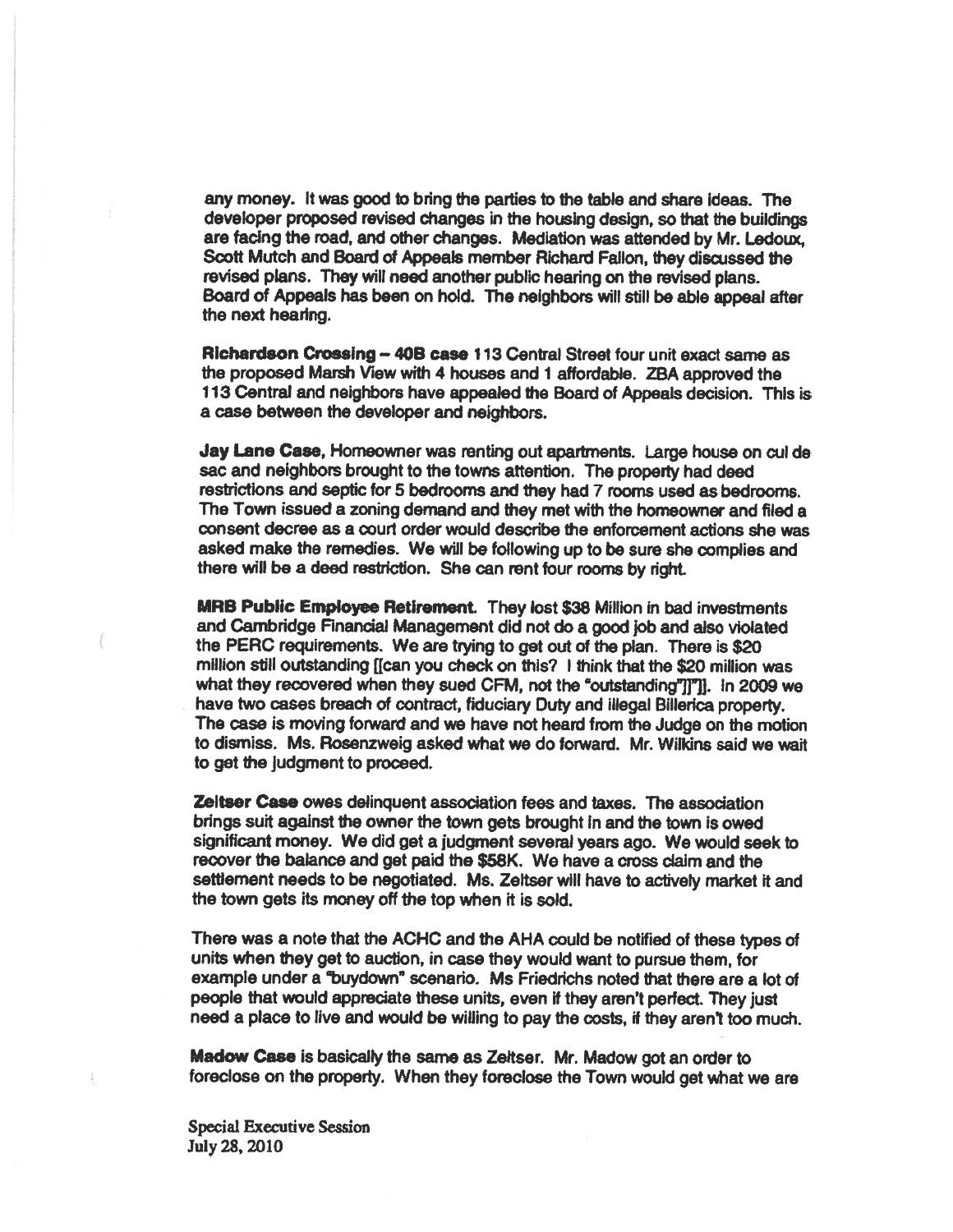owed off the top but the highest bid was \$25,000, not enough to satisfy the Association or the Town's Tax lien.

David Condit gun permit denial. The Chief had concerns because Mr. Condit had held <sup>a</sup> gun to someone's head sometime in the past. The person never filed <sup>a</sup> complaint with the Police. Mr. Condit is appealing the denial of permits. Chief felt that he had made the correct determination in this denial. No action required.



Crossroads Development, tiC. — Ms. Griffin gave <sup>a</sup> background of the issues stated on the chart. She outlined the documents for review. They have included items that we think we will have <sup>a</sup> strong case. Ms, Rosenzweig Morton disclosed that Betianne Blatman, whose name appears in the documents, is her private attorney. Stephen Anderson said that Bettianne is an attorney for one property and isn't really related to this case, excep<sup>t</sup> through an indirect connection.

Ms. Griffin explained the regulatory agreemen<sup>t</sup> with the Town and it was built in 2003 and 2004. It appeared that they were under the profit limit based on the first round of documents. The Town became aware that the Inspector General's office was reviewing the project. The town approached Crossroad's to settle this case and made many attempts to settle this. Last summer the Attorney General completed and moved to sue them and two other parties. They determined the documents were not correct. During the past year the AG has become less and less involved. However, the cases are consolidated and will go forward.

The AG decreased involvement is troubling. We will have to pay witness fees and we need to know if thy will suppor<sup>t</sup> us going forward. They have moved to dismiss <sup>a</sup> number of claims which we beheve are stronger claims of the long list of claims. We need to finish the discovery or settle. They have agree<sup>d</sup> to meet to talk about the global claims. We need to hire an accounting firm within the next month. A person will need to be hired review the building costs.

Special Executive Session July 28, 2010